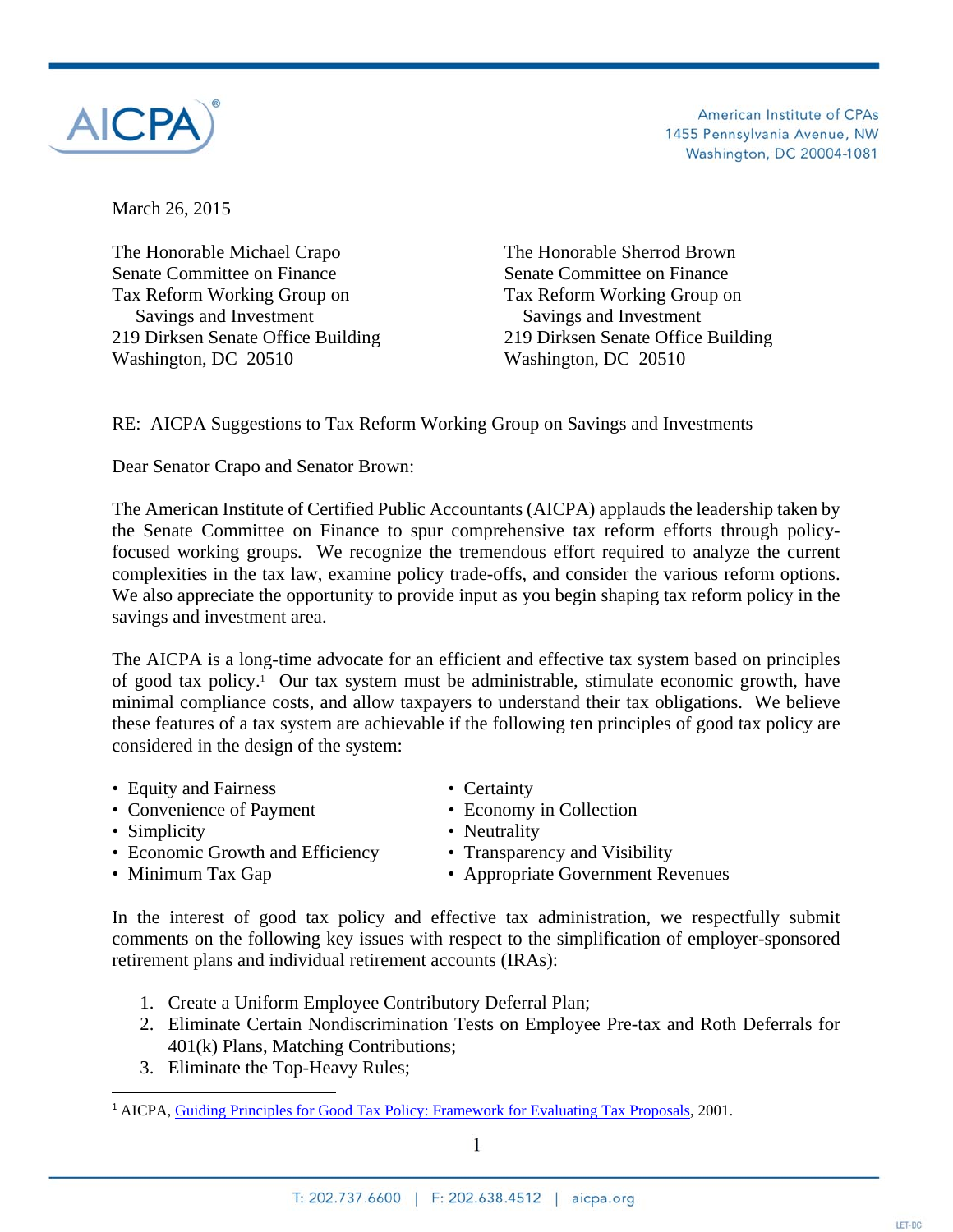The Honorable Michael Crapo The Honorable Sherrod Brown March 26, 2015 Page 2 of 6

- 4. Create a Uniform Rule Regarding the Determination of Basis in Distributions;
- 5. Create a Uniform Attribution Rule;
- 6. Create a Uniform Definition of Owners;
- 7. Change the Required Minimum Distribution Rules During Life and Remove Half-Year Age References; and
- 8. Create Uniform Rules for Early Withdrawal Penalties

#### **Importance of Employer-Sponsored Retirement Plans**

Taxpayers appreciate the opportunity to fund retirement plan accounts and save current tax dollars, the benefits of which are used as a main source of income for many individuals during their retirement years. Employer-sponsored qualified retirement plans are important vehicles used by employers to assist their employees in achieving their retirement goals. Taxpayers are able to make larger contributions to employer-sponsored plans than to IRAs or Roth IRAs. While it is not mandatory for employers to offer retirement benefits to their employees, there are incentives such as current tax deductions that are available to employers who contribute to qualified retirement plans on behalf of their employees. Because qualified retirement plans are such a large source of retirement savings for many Americans, it is important that the tax rules governing the plans are as simple as possible.

### **Different Types of Retirement Plans**

The AICPA urges Congress to consider simplification of the confusing array of employersponsored retirement savings options. The Internal Revenue Code (IRC) provides for more than a dozen tax-favored employer-sponsored retirement planning vehicles, each subject to different rules pertaining to plan documents, eligibility, contribution limits, tax treatment of contributions and distributions, availability of loans, portability, nondiscrimination, reporting and disclosure.

The following plans are currently representative of the variety of employer-sponsored plans: simplified employee pension (SEP), salary reduction SEP, savings incentive match plan for employees of small employers (SIMPLE), SIMPLE-401(k), profit sharing, money purchase pension, 401(k), 403(b), 457, target benefit, defined benefit, cash balance and the defined benefit/401(k) combination created in the Pension Protection Act of 2006 (Pub. L. 109-280).

#### **Recommendations**

We encourage Congress to consider the following measures for simplifying the operation of retirement plans:

1. Create a Uniform Employee Contributory Deferral Plan – The AICPA suggests that Congress create a uniform contributory deferral plan. Currently, there are four employee contributory deferral plans: 401(k), 403(b), 457(b), and SIMPLE plans. Having four variations of the same plan type causes confusion for many plan participants and employers.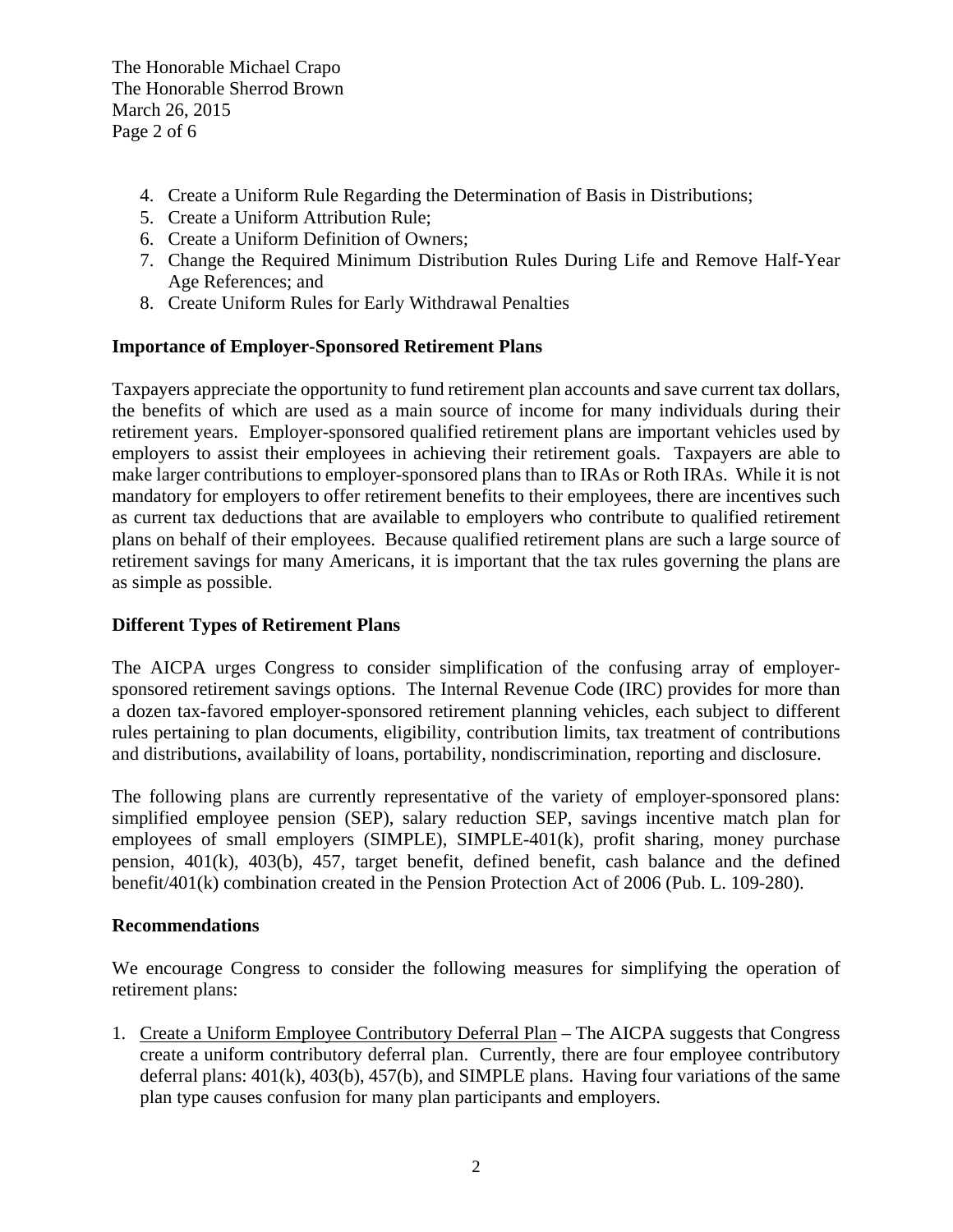2. Eliminate Certain Nondiscrimination Tests on Employee Pre-tax and Roth Deferrals for 401(k) Plans, Matching Contributions – We propose eliminating the nondiscrimination tests since they artificially restrict the amount higher-paid employees are entitled to save for retirement on a tax preferred basis by creating limits based on the amount deferred by lower-paid employees in the same plan. The tests result in placing greater restrictions on the ability of higher-paid employees to save for retirement than those placed on lower-paid employees. Although the 403(b) plan is of a similar design, there is no comparable test on deferrals for this type of plan.

Specifically, we recommend elimination of the following nondiscrimination tests:

- a) The actual deferral percentage (ADP) test The ADP test limits the amount highly compensated employees can defer pre-tax or through Roth after-tax contributions by reference to the amount deferred by non-highly compensated employees. This test applies only to a 401(k) plan.
- b) The actual contribution percentage (ACP) test The ACP test similarly limits (for highly compensated employees), the amount of employer matching contributions and the amount of other employee after-tax contributions (which are based on employee contributions). This test is applicable for both 401(k) and 403(b) plans.
- 3. Eliminate the Top-Heavy Rules We propose eliminating the top-heavy rules because they constrain the adoption of 401(k) and other qualified retirement plans by small employers. Since the top heavy-rules were enacted in 1982, there have been a number of statutory changes which have significantly decreased their effectiveness. The sole remaining top-heavy rule is a required minimum contribution or benefit. The determination of top-heavy status is difficult and the required 3 percent minimum contribution is often made for safe harbor 401(k) plans. The effect of the top heavy rules is to deter a small business from adopting a qualified retirement plan, including a non-safe harbor 401(k) plan. Without the top-heavy rules, more small businesses would adopt plans to benefit their employees.
- 4. Create a Uniform Rule Regarding the Determination of Basis in Distributions The AICPA recommends that Congress create a uniform rule for determining the basis of retirement plan distributions to allow for the distribution of basis first. Currently, depending on the plan type, there are different methodologies used to determine basis in a distribution. For example, in a Roth IRA or  $401(k)$ , basis is distributed first while in a traditional IRA or  $401(k)$ , basis is distributed pro-rata. The creation of a uniform rule would simplify the determination of tax basis in distributions. Many employees have very little basis in employer provided retirement plans and a rule allowing the immediate recovery of that amount would simplify income taxes for years after this basis has been recovered.
- 5. Create a Uniform Attribution Rule We encourage Congress to use IRC section 267(c) as the rule of attribution for qualified retirement plans. Currently, the rules of attribution are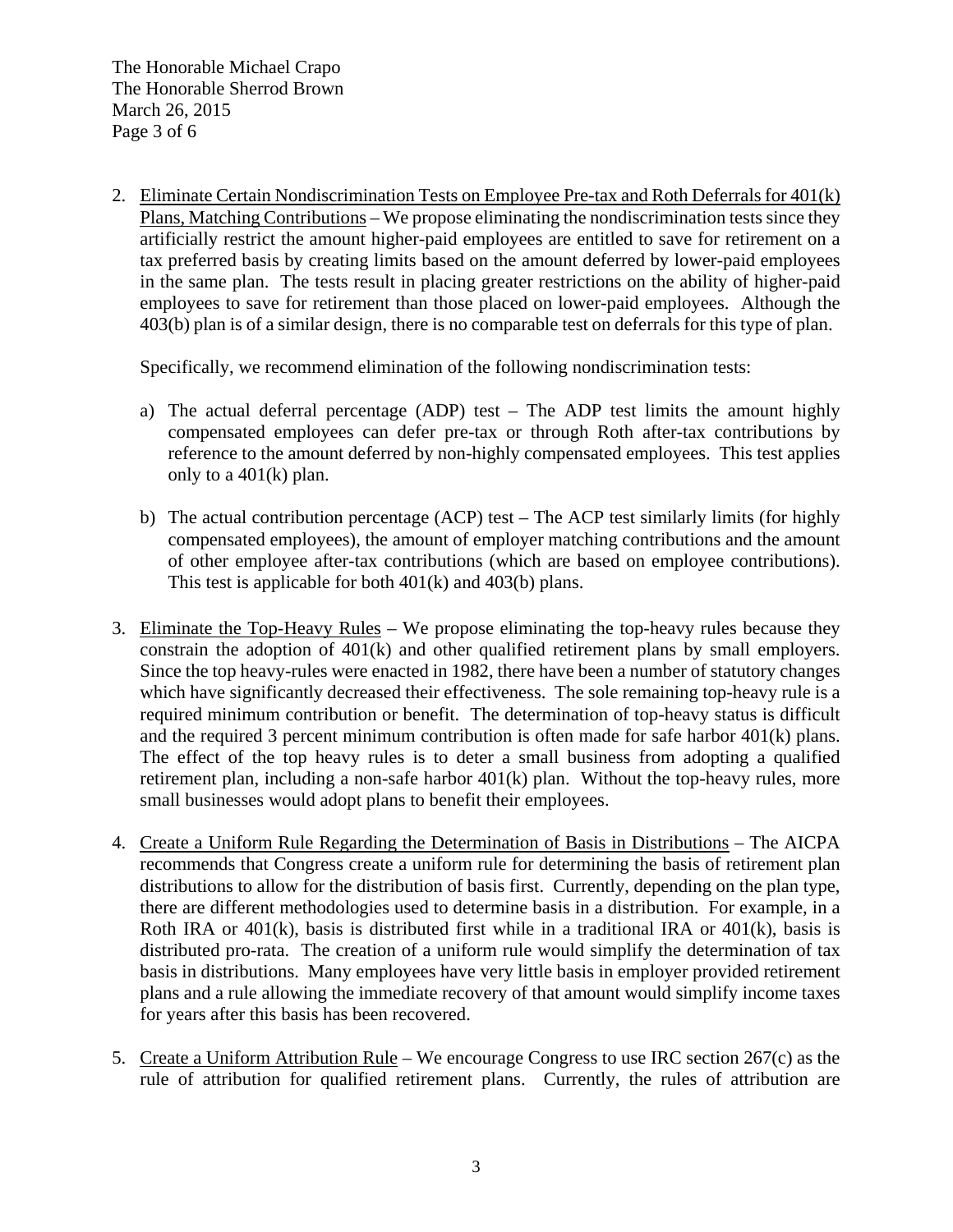governed by different sections of the IRC and each have slight subtleties that are used for different purposes; for example:

- a) The attribution rules in section 267(c) are used in determining a disqualified person under prohibited transaction rules.
- b) The attribution rules in section 318 are used for the determination of highly compensated and key employee status.

We recommend the IRC section 267(c) rule be used since it is easier to apply and in many cases broader than the more complicated IRC section 318 rules.

- 6. Create a Uniform Definition of Owners We urge Congress to use a consistent definition to define owners. Currently, there are different definitions for the terms "highly compensated employee" and "key employee." A defining factor in determining if someone is a "highly compensated employee" is if they are a 5 percent owner, which is further defined as an individual with a direct or indirect ownership interest of more than 5 percent. The ownership rules governing who is considered a "key employee" also use the 5 percent ownership rule but only consider persons owning directly or indirectly more than 1 percent with compensation of \$150,000.
- 7. Change the Required Minimum Distribution Rules During Life and Remove Half-Year Age References – We recommend that Congress increase the age at which plan participants and IRA account holders must begin taking distributions from their retirement plan accounts in order to avoid penalties. Currently, account holders must begin taking withdrawals by April  $1<sup>st</sup>$  following the attainment of age 70  $\frac{1}{2}$ .
	- a) We suggest changing the age at which participants are required to begin taking distributions from 70 ½ to 80 since life expectancy has increased over the years. An increase in the age requirement will provide incentive for retirement plan account holders to save longer and better enable retirement savings to last for our longer life expectancies, or
	- b) We suggest changing the age at which participants are required to begin taking distributions from 70 ½ to 80 and only if the account balance exceeds \$500,000.

At a minimum, we recommend that Congress modify the rules to tie initial distributions to a specific birthday as opposed to the current regulations which utilize a "half-year birthday" convention.

There are no minimum distribution rules governing the timing of distributions related to a Roth IRA. In the case of qualified plans, a less than 5 percent owner who continues employment may defer taking distributions until his or her subsequent separation from service. The death distribution rules should continue to apply.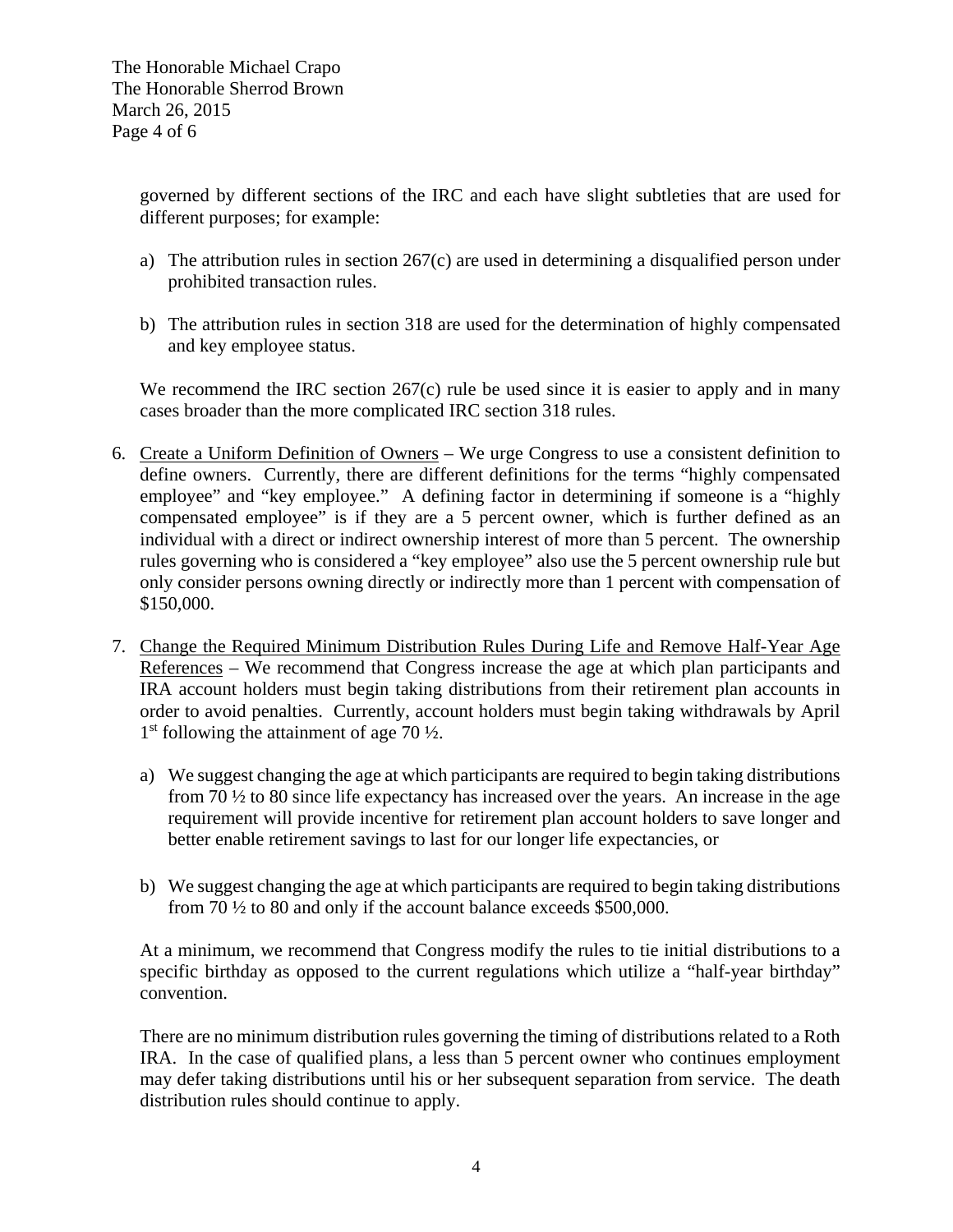The Honorable Michael Crapo The Honorable Sherrod Brown March 26, 2015 Page 5 of 6

8. Create Uniform Rules for Early Withdrawal Penalties – The AICPA urges Congress to standardize the rules for the early distribution of retirement funds. There are currently different rules governing penalties depending on whether an account is an IRA or a qualified plan. For example, there is no 10 percent excise tax on the distribution of funds used for higher education expenses, first-time homebuyer distributions, or for distributions for medical insurance for unemployed persons with respect to an individual retirement plan. However, these exceptions do not apply to qualified plan distributions. Thus, while a participant in a qualified plan can roll over an amount received to an IRA and take advantage of the exceptions, there is no exception for amounts distributed from a qualified plan.

### **Complex Rules and Need for Simplification**

Federal tax laws and regulations governing retirement plans are overly complex, compounding the difficulty for employers who wish to offer retirement plan options to their employees and employees who receive distributions. In order to increase the incentive for employers to set up and maintain retirement plans for their employees, it is imperative that the laws and rules governing retirement plans are as simple and straightforward as possible.

Small businesses are especially burdened by the overwhelming number of rules inherent in adopting and operating a qualified retirement plan. While most small businesses use advisors to determine the best plan for their needs and the needs of their employees, participants receiving distributions are often ill-equipped to deal with the variety of planning opportunities available to them. Our suggestions are designed to encourage the operation of qualified retirement plans by small business, expanding retirement savings for all employees.

\* \* \* \* \*

We understand the challenges that Congress faces as it tackles the complex issues inherent in drafting tax legislation, and note that both taxpayers and tax practitioners are interested in, and need, tax simplification. While retirement plan complexity has long been a topic of discussion, not nearly enough has been done to address the issue. The rules governing the plans should be simplified, with appropriate transition rules as needed.

The AICPA is the world's largest member association representing the accounting profession, with more than 400,000 members in 128 countries and a history of serving the public interest since 1877. Our members advise clients on Federal, state and international tax matters and prepare income and other tax returns for millions of Americans. Our members provide services to individuals, not-for-profit organizations, small and medium-sized businesses, as well as America's largest businesses.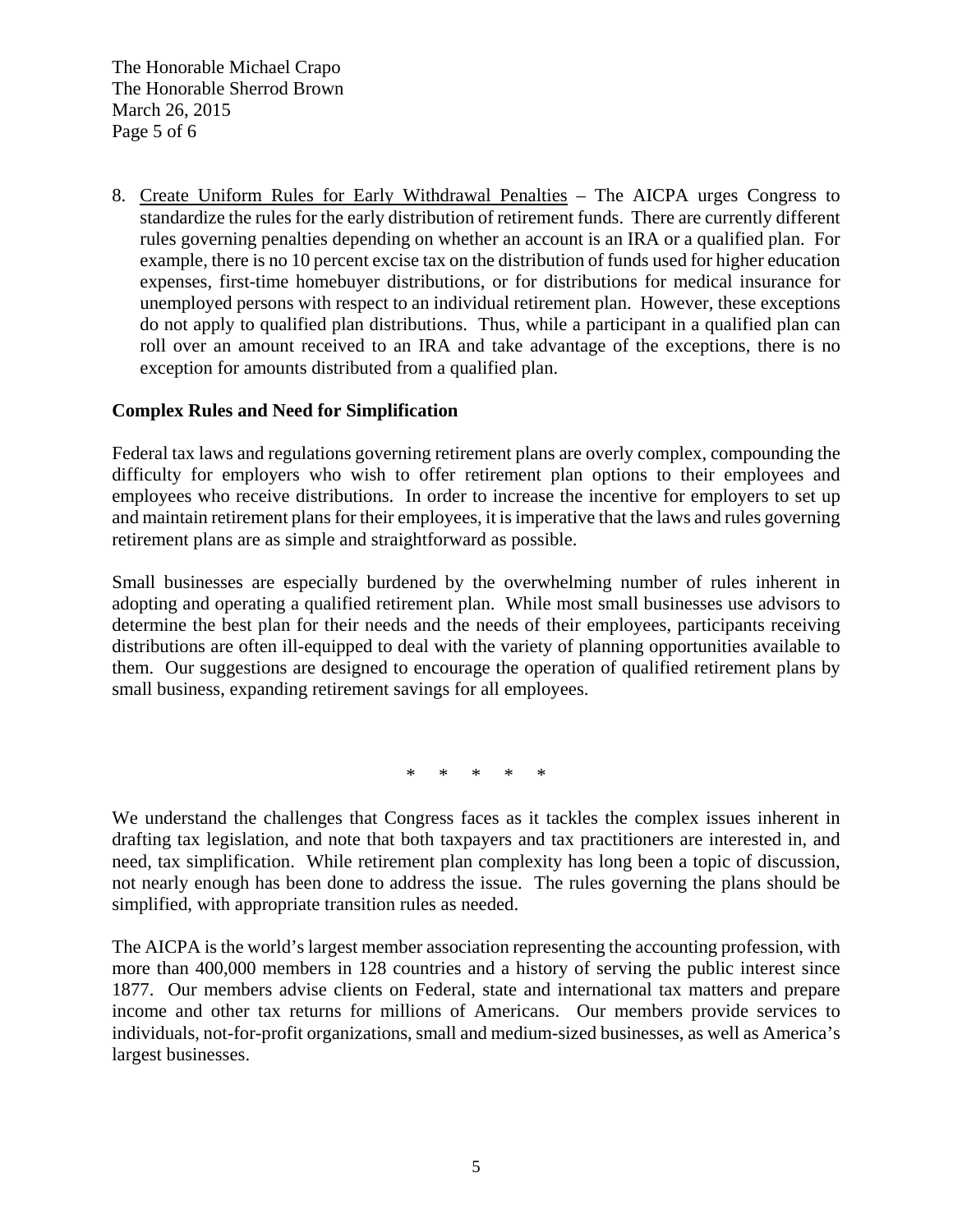The Honorable Michael Crapo The Honorable Sherrod Brown March 26, 2015 Page 6 of 6

We welcome the opportunity to discuss these comments or to answer any questions that you may have. I can be reached at (801) 523-1051 or tlewis@sisna.com; or you may contact Jeffrey Porter, Chair of the Tax Reform Task Force, at (304) 522-2553 or jporter@portercpa.com; or Kristin Esposito, AICPA Senior Technical Manager, at (202) 434-9241, or kesposito@aicpa.org.

Sincerely,

Try Keing

Troy K. Lewis, CPA Chair, Tax Executive Committee

cc: The Honorable Orrin G. Hatch, Chairman of the Senate Committee on Finance The Honorable Ronald L. Wyden, Ranking Member of the Senate Committee on Finance Senate Committee on Finance Members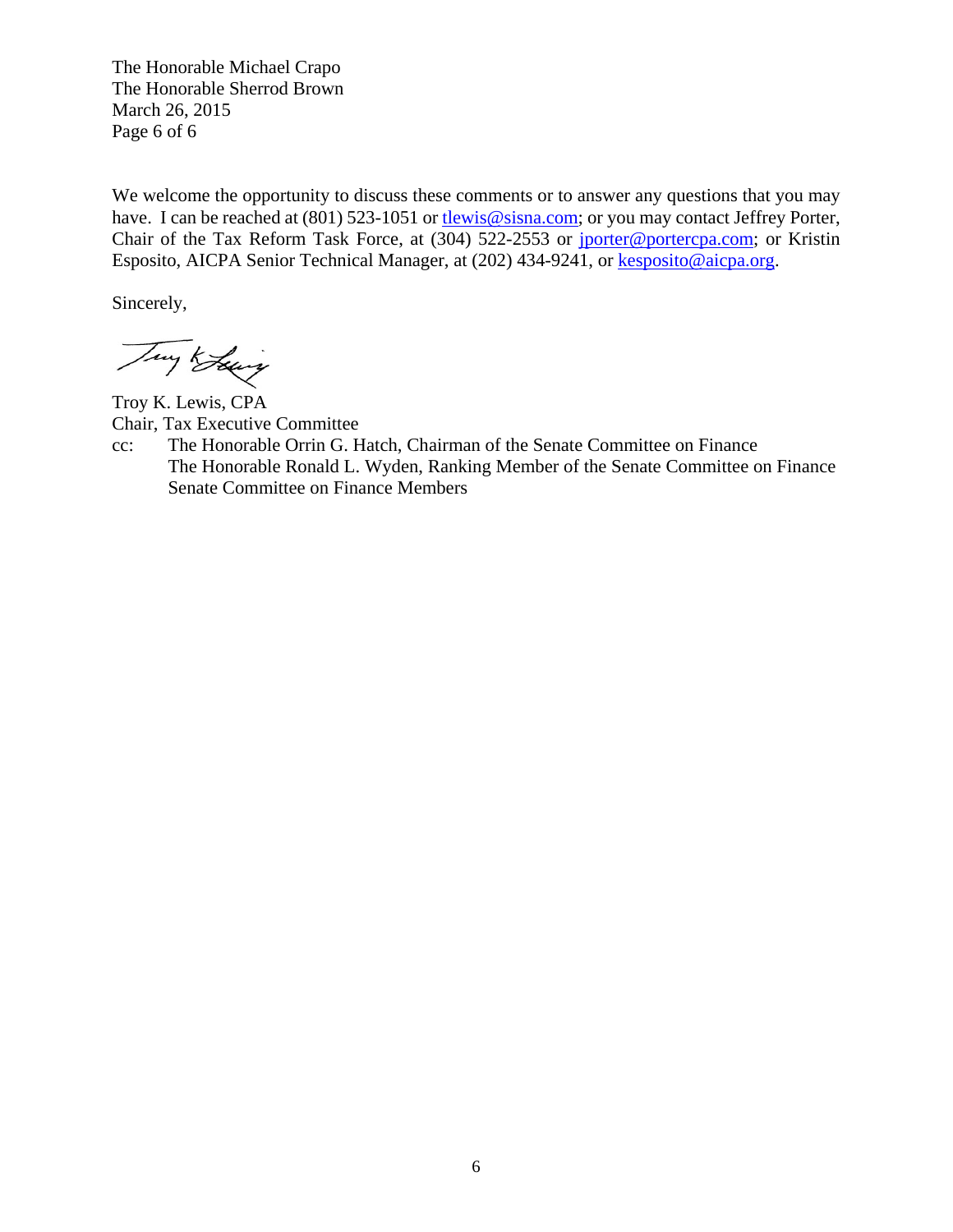

March 26, 2015

## **Addendum**

# **AICPA is a Resource on Tax Reform**

The American Institute of Certified Public Accountants (AICPA) looks forward to working with the  $114<sup>th</sup>$  Congress and the tax-writing committees as you address tax reform. The proliferation of new income tax provisions since the 1986 tax reform effort has led to compliance hurdles for taxpayers, administrative complexity, and enforcement challenges for the Internal Revenue Service. We encourage you to examine all aspects of the tax code to improve the current rules. We stand for a code that is simple, practical, and administrable. The AICPA has consistently supported tax reform simplification efforts because we are convinced such actions will significantly reduce taxpayers' compliance costs and encourage voluntary compliance through an understanding of the rules.

We are available to Members of Congress and staff as a resource. For example, we are available to:

- Offer suggestions from an administrative standpoint;
- Identify potential pitfalls of a particular provision;
- Discuss the "small business" perspective;
- Provide informal feedback on legislative language; and
- Support legislative provisions which are officially approved by our Tax Executive Committee.

# **AICPA Positions on Tax Reform Issues**

The AICPA actively is pursuing or has published **positions** on a number of tax reform issues, has developed a 10-principle framework for analyzing proposals, and is available as a resource to assist you as you consider various proposals and options.

Specifically, we would like to highlight some of our tax reform proposals and resources for your consideration:

A. AICPA Compendium of Legislative Proposals ("Compendium")  $1 -$  These recommendations promote simplification, efficient and effective administration, and fairness; are technical in nature; and are generally noncontroversial.

l

<sup>&</sup>lt;sup>1</sup> AICPA's Compendium of Legislative Proposals is available at:

http://www.aicpa.org/Advocacy/Tax/DownloadableDocuments/AICPA\_Compendium\_of\_Legislative\_Proposa ls-2015.pdf.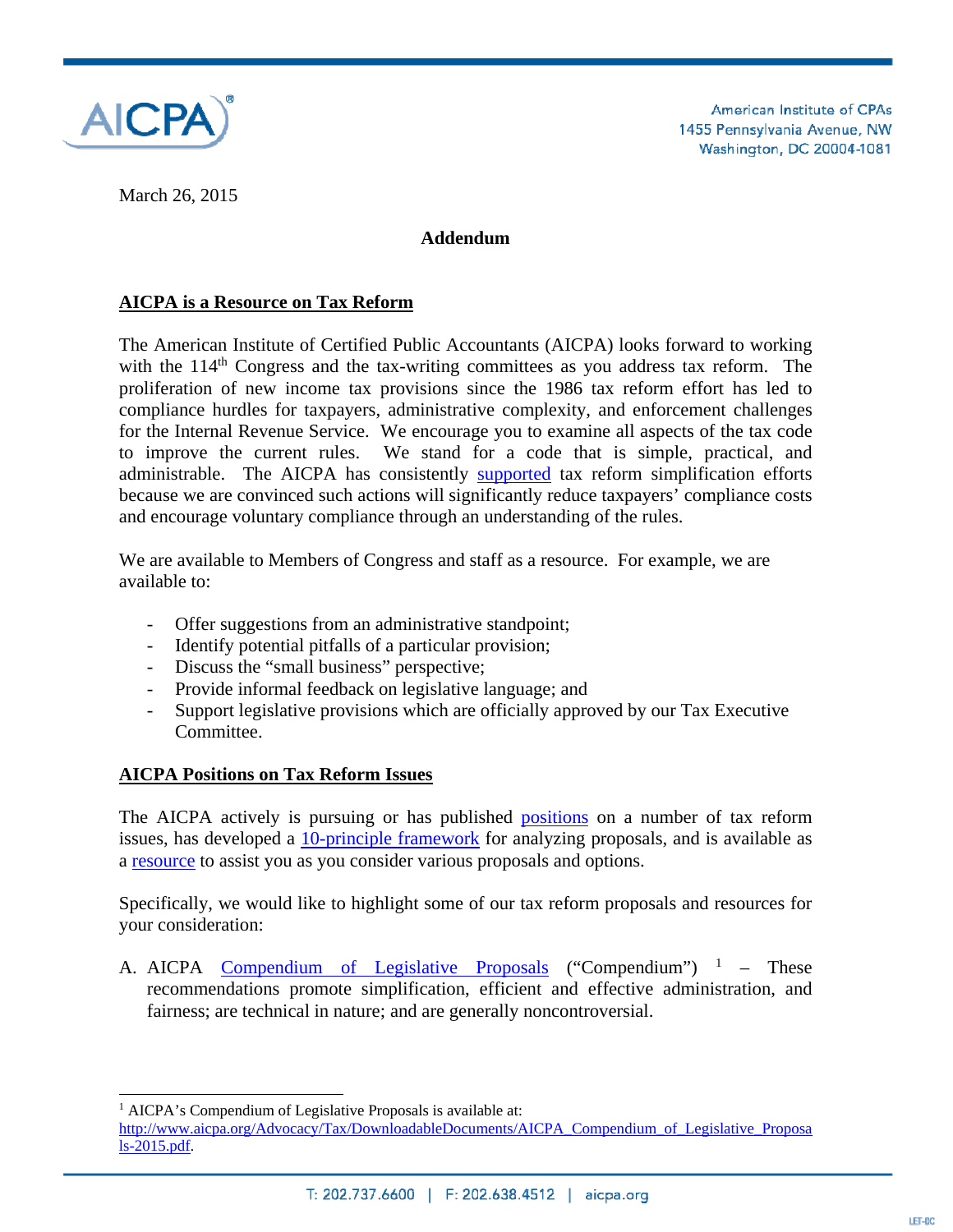Addendum March 26, 2015 Page 2 of 3

- B. The AICPA has developed  $\frac{10 \text{ guiding principles of good tax policy}^2 Congress should$ consider these principles to analyze and compare proposals to change a tax rule. Proposals for changes to the tax law should strive to incorporate all 10 principles to yield a simpler, more equitable, and transparent tax system. The AICPA guiding principles for good tax policy are:
	- 1. *Equity and Fairness*. Similarly situated taxpayers should be taxed similarly.
	- 2. *Certainty*. The tax rules should clearly specify when the tax is to be paid, how it is to be paid, and how the amount to be paid is to be determined.
	- 3. *Convenience of Payment*. A tax should be due at a time or in a manner that is most likely to be convenient for the taxpayer.
	- 4. *Economy in Collection*. The costs to collect a tax should be kept to a minimum for both the government and taxpayers.
	- 5. *Simplicity*. The tax law should be simple so that taxpayers understand the rules and can comply with them correctly and in a cost-efficient manner.
	- 6. *Neutrality*. The effect of the tax law on a taxpayer's decisions as to how to carry out a particular transaction or whether to engage in a transaction should be kept to a minimum.
	- 7. *Economic Growth and Efficiency*. The tax system should not impede or reduce the productive capacity of the economy.
	- 8. *Transparency and Visibility*. Taxpayers should know that a tax exists and how and when it is imposed upon them and others.
	- 9. *Minimum Tax Gap*. A tax should be structured to minimize noncompliance.
	- 10. *Appropriate Government Revenues*. The tax system should enable the government to determine how much tax revenue will likely be collected and when.
- C. The AICPA has developed a number of proposals that we have shared with the taxwriting committees regarding such important matters as:
	- Due dates of tax returns;
	- 9100 relief for missed elections;
	- Simplification of the *Kiddie Tax*;
	- Disaster relief legislation;

 $\overline{a}$ 

- Consolidation and simplification of retirement plans; and
- Harmonization of education incentives.

<sup>&</sup>lt;sup>2</sup> AICPA's Tax Policy Concept Statement No. 1: Guiding Principles for Good Tax Policy: Framework for Evaluating Tax Proposals, issued March 2001, is available at: http://www.aicpa.org/InterestAreas/Tax/Resources/TaxLegislationPolicy/Advocacy/DownloadableDocuments/ Tax Policy Concept Statement No.1.doc. Note that the AICPA principles of good tax policy are equal in importance; the numbered order of the principles is for reference only and should not be taken as an indication of the order of importance of these principles. A more detailed explanation of each of the 10 principles is provided in the AICPA's Tax Policy Concept Statement No. 1. The statement also notes some of the challenges that exist in achieving each of the 10 principles.